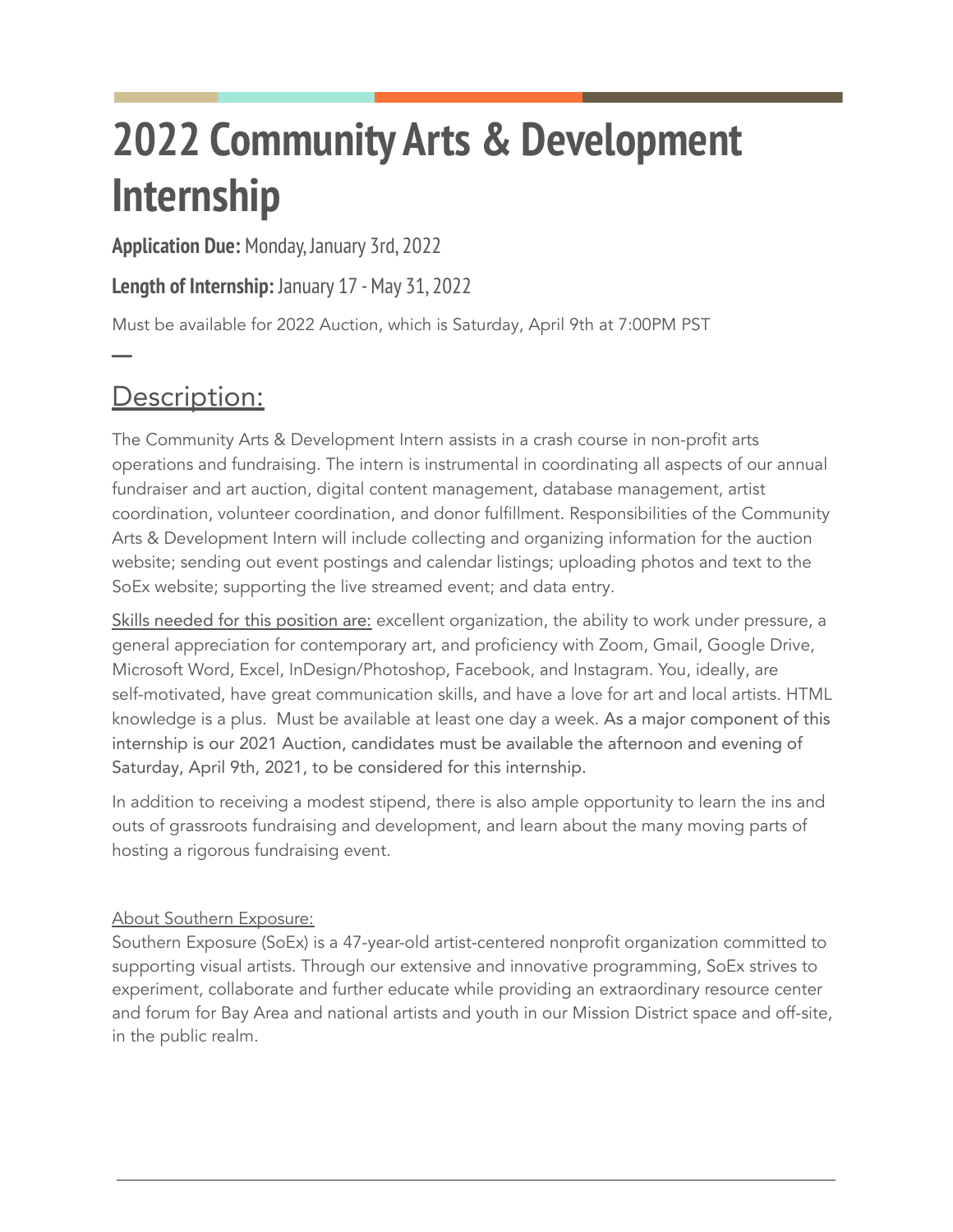The principles of Southern Exposure's internship program are to:

- Provide interns with professional experience in arts administration
- Prepare interns for, and connect them with, further opportunities within the arts, especially paid positions and leadership roles
- Actively seek out communities and experiences that are underrepresented in arts administration
- Build nurturing relationships that share knowledge in omnidirectional ways between interns, staff and other SoEx community members

All interns should be interested in working in a nonprofit arts environment, possess a commitment to equity in the arts, and have computer skills. Due to COVID-19, our staff is currently working from home, and candidates should be prepared to work from home on their own computer (if this presents a barrier to your participation, we will work to arrange the temporary loan of a laptop).

#### Skills needed:

- Attention to detail
- Ability to follow instructions
- Excellent written and verbal communication skills
- Ability to self-direct and follow through with long-term projects;
- Knowledge of contemporary artistic practices;
- Working knowledge of Apple computers and Gmail. Experience with Google Drive, Google Sheets, Google Docs, InDesign/Photoshop, Facebook, and Instagram is helpful.

#### Compensation and Expectations:

At this time, we can offer a \$1,500 stipend per intern for the duration of the internship. We are happy to partner with schools and community organizations to provide further stipends or course credit. We are dedicated to providing professional development toward our interns goals. Interns are expected to work 8-10 hours per week across 1-3 days each week.

## Expected Duties

- Proofreading: Coordinate and proofread artist bios and artwork descriptions
- Artist communication: Collect artist W-9s, confirm addresses, send event information, etc.
- Webstore support: Collect, edit, and upload photos for online platform and gallery